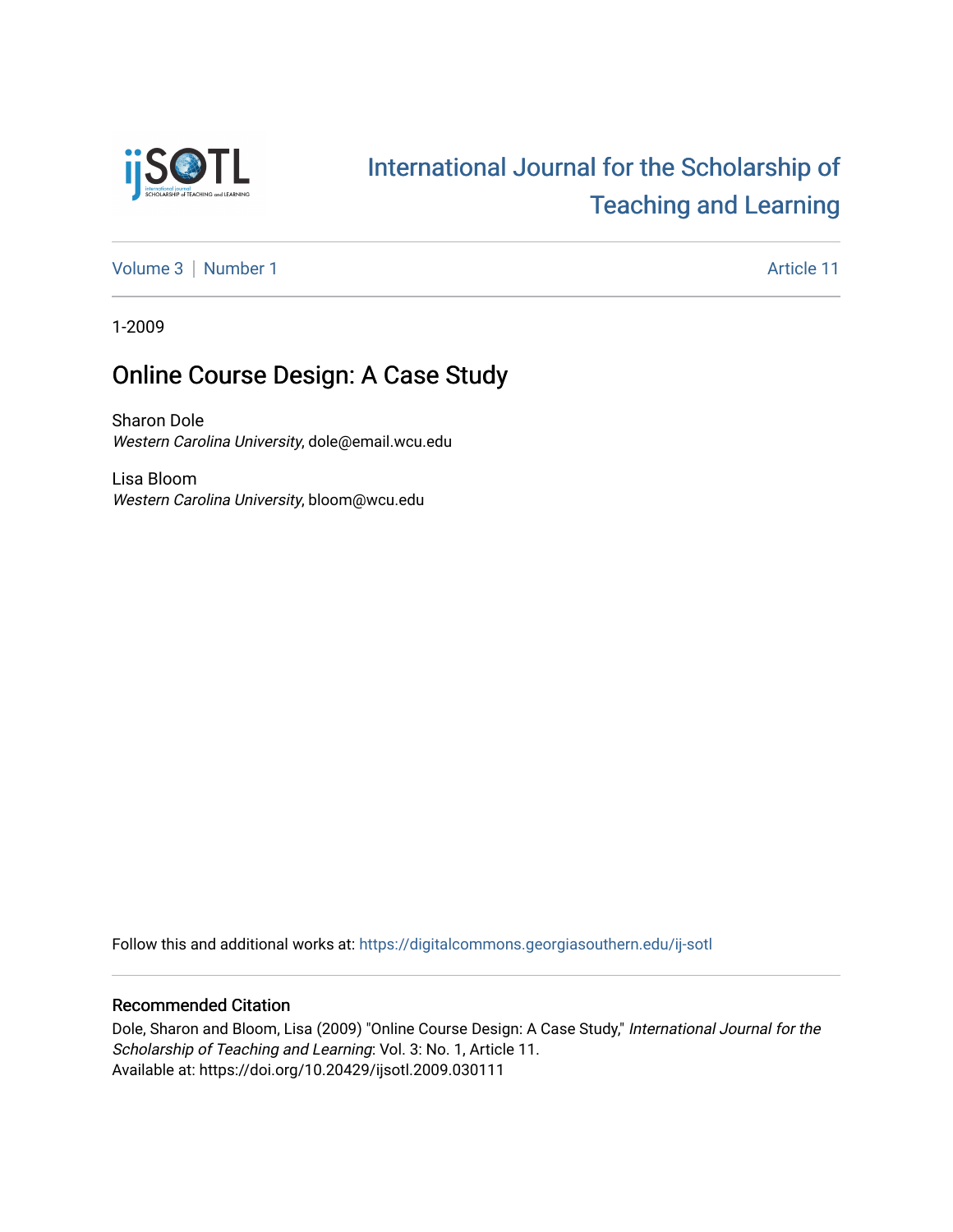# Online Course Design: A Case Study

## **Abstract**

This case study uses the How People Learn (HPL) framework as the conceptual model to examine an online course in a teacher licensure program for evidence of high level learning outcomes that involve collaboration, reflection, mentoring, and problem solving. The HPL framework focuses on the learning environment and indicates that effective learning takes place to the extent that the learning environment is learner-centered, knowledge-centered, assessment-centered, and community-centered. Analysis of the data resulted in themes that coincide with the elements of the HPL framework: professional growth, peer learning, teaching presence, and collaboration. The design of the course appeared to have a positive impact on student learning as far as complex problem solving and collaboration with peers. Results of the study demonstrate that the HPL framework provides a powerful structure for creating and assessing environments conducive to the work of prospective professionals..

# Keywords

Online course design, How people learn, Learning environment, Collaborative learning

## Creative Commons License



This work is licensed under a [Creative Commons Attribution-Noncommercial-No Derivative Works 4.0](https://creativecommons.org/licenses/by-nc-nd/4.0/) [License](https://creativecommons.org/licenses/by-nc-nd/4.0/).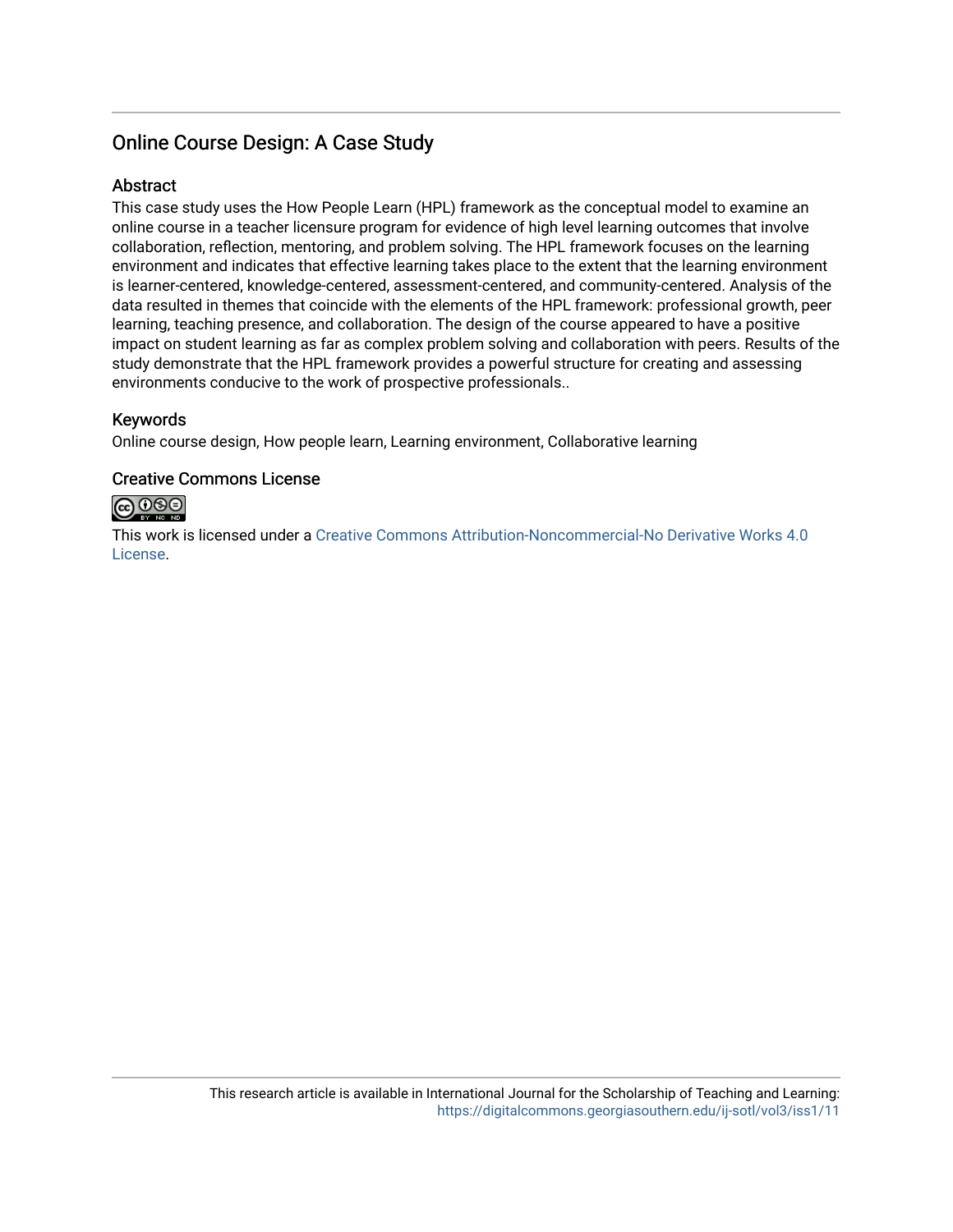#### **Online Course Design: A Case Study**

**Sharon Dole** Western Carolina University Cullowhee, North Carolina, USA [dole@email.wcu.edu](mailto:dole@email.wcu.edu)

**Lisa Bloom** Western Carolina University Cullowhee, North Carolina, USA [bloom@email.wcu.edu](mailto:bloom@email.wcu.edu)

#### **Abstract**

This case study uses the *How People Learn* (HPL) framework as the conceptual model to examine an online course in a teacher licensure program for evidence of high level learning outcomes that involve collaboration, reflection, mentoring, and problem solving. The HPL framework focuses on the learning environment and indicates that effective learning takes place to the extent that the learning environment is learner-centered, knowledge-centered, assessment-centered, and community-centered. Analysis of the data resulted in themes that coincide with the elements of the HPL framework: professional growth, peer learning, teaching presence, and collaboration. The design of the course appeared to have a positive impact on student learning as far as complex problem solving and collaboration with peers. Results of the study demonstrate that the HPL framework provides a powerful structure for creating and assessing environments conducive to the work of prospective professionals.

**Keywords**: online course design; How People Learn; learning environment; collaborative learning

#### **Introduction**

Colleges and universities are offering an increasing number of fully online courses, challenging the traditional model of teaching and learning. Few of these courses, however, make significant improvements in the quality of student learning; instead, they frequently replicate the traditional face-to-face model of pedagogy rather than engaging students in complex problem-solving activities. Course design varies significantly across colleges and universities and even within institutions. Design can range from a course that is programmed for self-paced instruction with little or no interaction with other students to one that has a totally interactive environment with extensive student-student and instructor-student contact. Although there is an abundance of research on the effectiveness of asynchronous learning courses (ALN) as compared to traditionally delivered courses (Bourne & Moore, 2002), there is a scarcity of research on how the design of the course affects learning outcomes and student satisfaction.

Additionally, for teacher educators, standards for learning are now higher than ever. While recent legislation in the United States (i.e., No Child Left Behind) calls for more stringent application of research-based practices, many reformers advise putting teachers in a professional role as problems solvers and collaborators as well as both producers and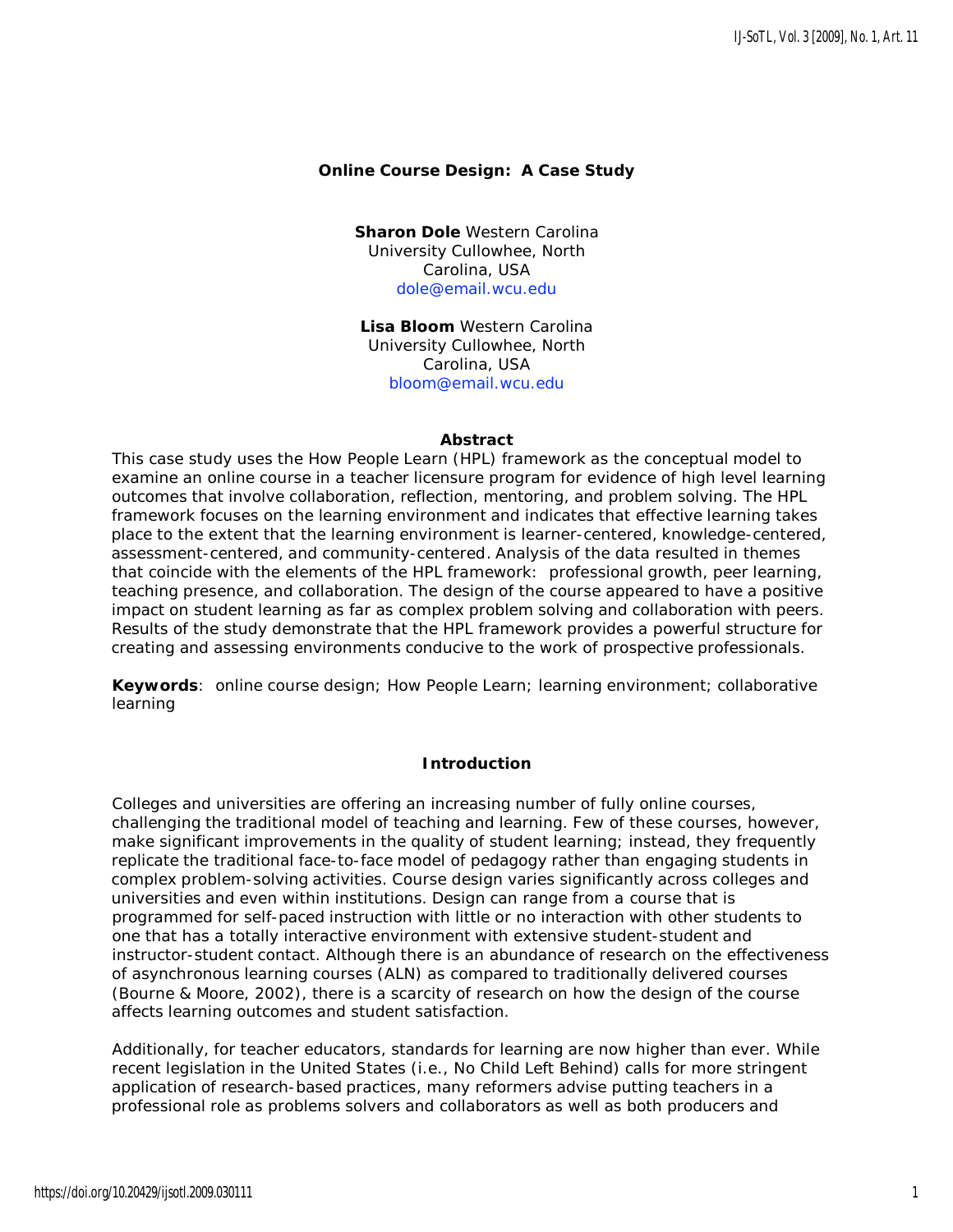consumers of research (Liston, Whitcomb, & Borko, 2007). Bransford, Brown, and Cocking contend "Much of what constitutes the typical approach to formal teacher professional development is antithetical to what promotes teacher learning" (1999, p. 240). Not only do teachers need the knowledge and skills of their craft, they need to be learners in the classroom. They need to be able to improve their teaching through reflection and evaluation (Darling-Hammond & Bransford, 2005). Research regarding how online course design can prepare teachers for professional collaboration, problem solving, and evaluation is needed.

Some teacher education practices are based on the premise that good teaching is a matter of applying known solutions to known problems. This premise represents a technical view of teaching. In contrast, a professional view of teaching is based on the premise that the work of a professional requires finding solutions to problems that change day to day and using professional judgment and multiple sources of information to gain insight and make careful decisions regarding those problems. The concept of teacher as learner in the classroom assumes as Fries and Cochran-Smith (2000) posit, there are no universal solutions or prepackaged programs that address all issues in all classrooms. Context is important; each classroom and teacher-student dynamic is different, and as a learner, each teacher must determine what is appropriate and most conducive to learning for their circumstances.

Reflection is one aspect that distinguishes the role of teacher as a role of a professional as opposed to a role of a technician. While the role of a technician is that of applying a known solution to a fixed set of problems, the role of a professional is to that of applying reflection and judgment to predicaments within unique circumstances. Anyone who has been in a classroom recognizes that the problems and predicaments encountered by teachers and schools do not present themselves in clear-cut technical fashion, rather as messy situations and predicaments. According to Schon (1987), professions such as teaching hold that practitioners are instrumental problem solvers who select technical means best suited to particular practices.

Collaboration with other teachers can further increase the professional status of teaching (Clark, Hong, and Schoeppach, 1996). Teachers today are more likely to be expected to be active participants in decisions that affect the entire school. No longer are teachers relegated to their individual classrooms, isolated from their colleagues, and disengaged from school-based management. Applying the HPL framework to a teacher education course puts the teacher in a professional role, allows teachers to deal with authentic challenges, and promotes collaboration and reflection.

### **Purpose of the Study**

The research was guided by the following question: How can course design promote collaboration, reflection, mentoring, and learning from one another?

#### **Conceptual Model**

The conceptual model for this study was the *How People Learn* (HPL) framework, a synthesis of the scientific basis of learning published in several National Academy of Sciences reports (Bransford, Brown, & Cocking, 1999; National Research Council, 2000; see [http://www.nap.edu/html/howpeople1/ f](http://www.nap.edu/html/howpeople1/)or the full text of the study). The HPL framework focuses on the learning environment and indicates that effective learning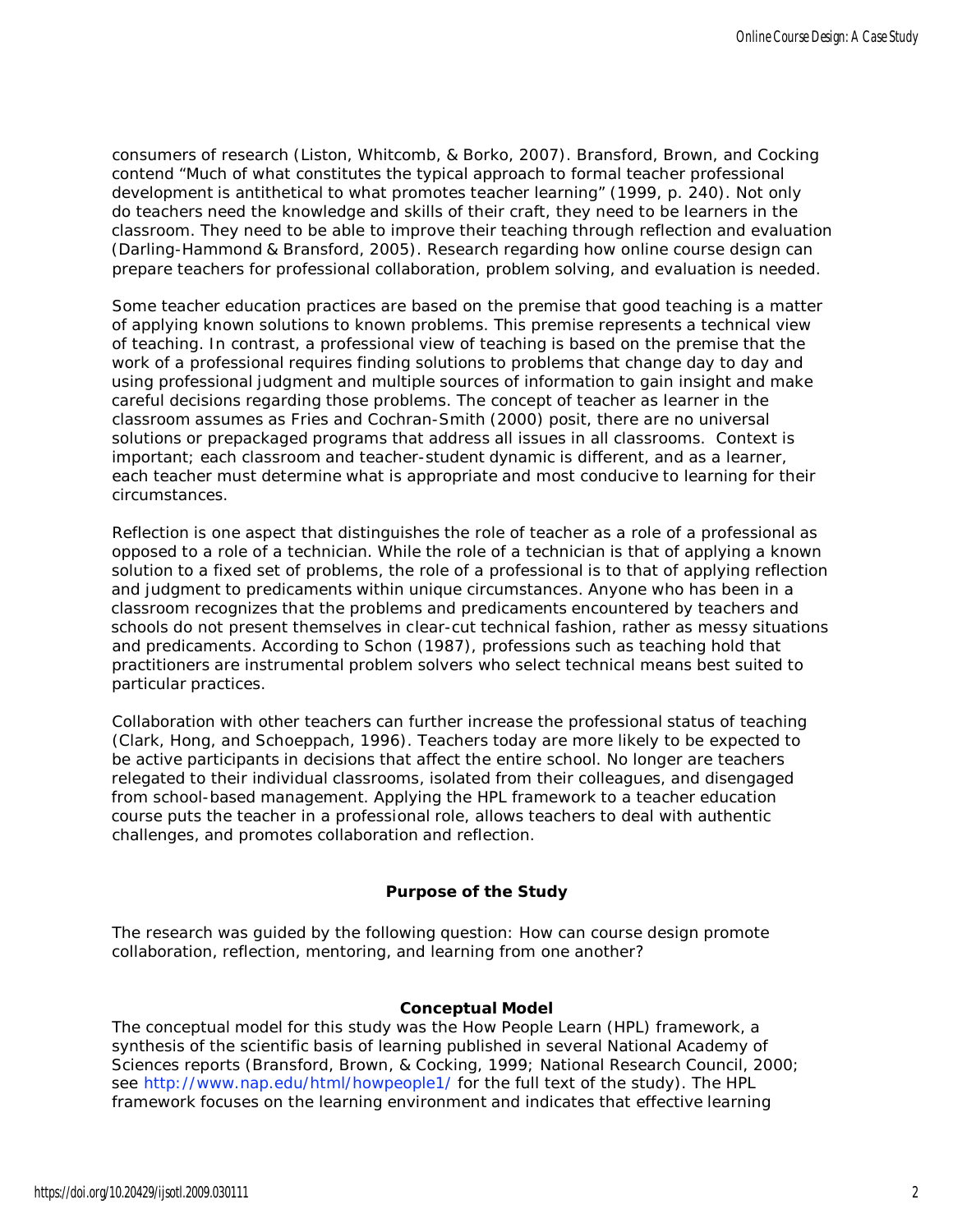takes place to the extent that the learning environment is

• *learner-centered;* learners use their existing knowledge to construct new knowledge and what they know and who they are affects how they interpret

new knowledge. The implications for teaching are that teachers must develop an awareness of the learning differences of their students, including those of gender, race, ethnicity, religion, socioeconomic background, strengths and weaknesses.

- *knowledge-centered;* concepts must be presented in ways that link students' existing knowledge to new understandings and build higher level thinking skills. In a knowledge-centered perspective, thinking about curriculum design is essential; teachers have to think carefully about what they teach and why they teach it.
- *assessment-centered;* teachers need to have a toolbox of assessment strategies to guide students' learning and give them feedback to improve their achievement. Formative assessments are important because they give students the opportunity to revise their work and help them learn how to self-assess their own progress.
- *community-centered;* instructors need to create psychologically safe environments in which communities of learners can thrive. They must know how to structure collaborative activities based on common behavioral norms that promote a sense of community.

#### **Course Design**

The course is an undergraduate course required for licensure in the special education program at a mid-sized state university in the southeastern part of the United States. The STAR.Legacy or Legacy template (Brophy, 2000) was used in the design of the course. The template is based on the principles of the *How People Learn* (HPL) framework. The Legacy template is problem or inquiry-based and presented as a "learning cycle," with the learner progressing through a series of phases in exploring a multifaceted challenge (see [http://www.vanth.org/white\\_papers.html\).](http://www.vanth.org/white_papers.html))

Following the Legacy template, the course was divided into modules, with each module having a challenge based on an important concept of the course. This modular design helps the instructional designer prioritize the concepts and skills of the course, set objectives for what the students should understand by the end of the course, and arrange activities to help develop the students' understanding (Brophy, 2000). In each module, the students progress through all phases of the learning cycle. Brophy describes the six phases of the learning cycle as follows:

• *The Challenge*—presents a statement or scenario that poses a complex objective for the students. The challenge should be related to a major concept of the course that students should come to understand in order to meet the objective.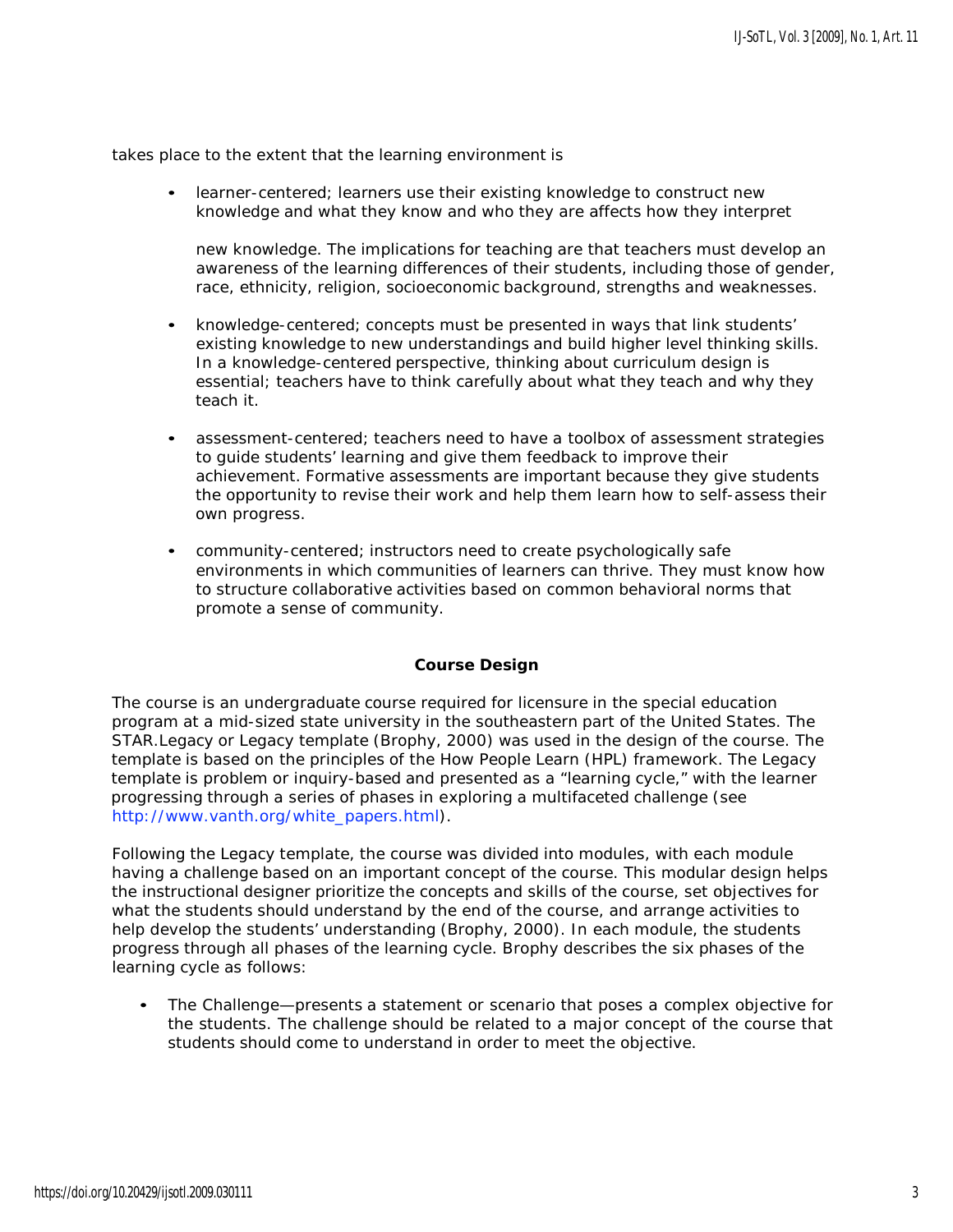- *Generate Ideas*—provides students an outlet for showing what they know about the challenge. It can serve as a baseline or pre-assessment.
- *Multiple Perspectives*—provide insights on the challenge. These statements or comments from experts do not provide a solution but should help the students see the many dimensions to the challenge.
- *Research and Revise*—engages students in learning activities linked to the challenge. These can be readings, homework problems, simulations, or other activities.
- *Test Your Mettle*—application of what students have learned and evaluation of what they need to know more about. This step helps students reflect on and synthesize what they know. They may have to go back to the *Research and Revise* phase if they find that they need to learn more.
- *Go Public*—provides students an outlet to demonstrate what they know at the end of the module. This could be in the form of a test, a presentation, or other assignment.

#### **Methodology**

#### **Research Design**

A qualitative case study approach was used for the design of the study. Merriam (1998) defines a qualitative case study as "a thing, a single entity, a unit around which there are boundaries" (p. 27). Case studies are particularly relevant when the researcher is interested in process, as in this study. A qualitative case study should give the researcher and reader a feel for the context of the issue and the purpose of the inquiry.

#### **Participants**

There were 24 students enrolled in the online course. The students taking the course were all non-traditional, with a wide range of experience and backgrounds. They were either lateral entry teachers seeking licensure in special education or masters' students taking the course as a prerequisite in the Master of Arts in Teaching (MAT) program. Geographically, they were from both rural and urban areas in the western part of North Carolina.

#### **The Course**

The course, Introduction to Learning Disabilities, is one of the first courses in the sequence of courses required for licensure in special education. The following course description is given in the syllabus: "This course is designed to explore the historical concepts and theories of learning disabilities, to examine the educational characteristics of students with learning disabilities, and to discuss instructional methods to use with students with learning disabilities." WebCT was the platform used for the course. The course was divided into 10 modules, each module based on the six phases of the learning cycle. The challenge of the first module was to create an online community; all subsequent modules dealt with important concepts specific to the course. Each module contains a summary checklist of activities for the module (see Table 1 for example).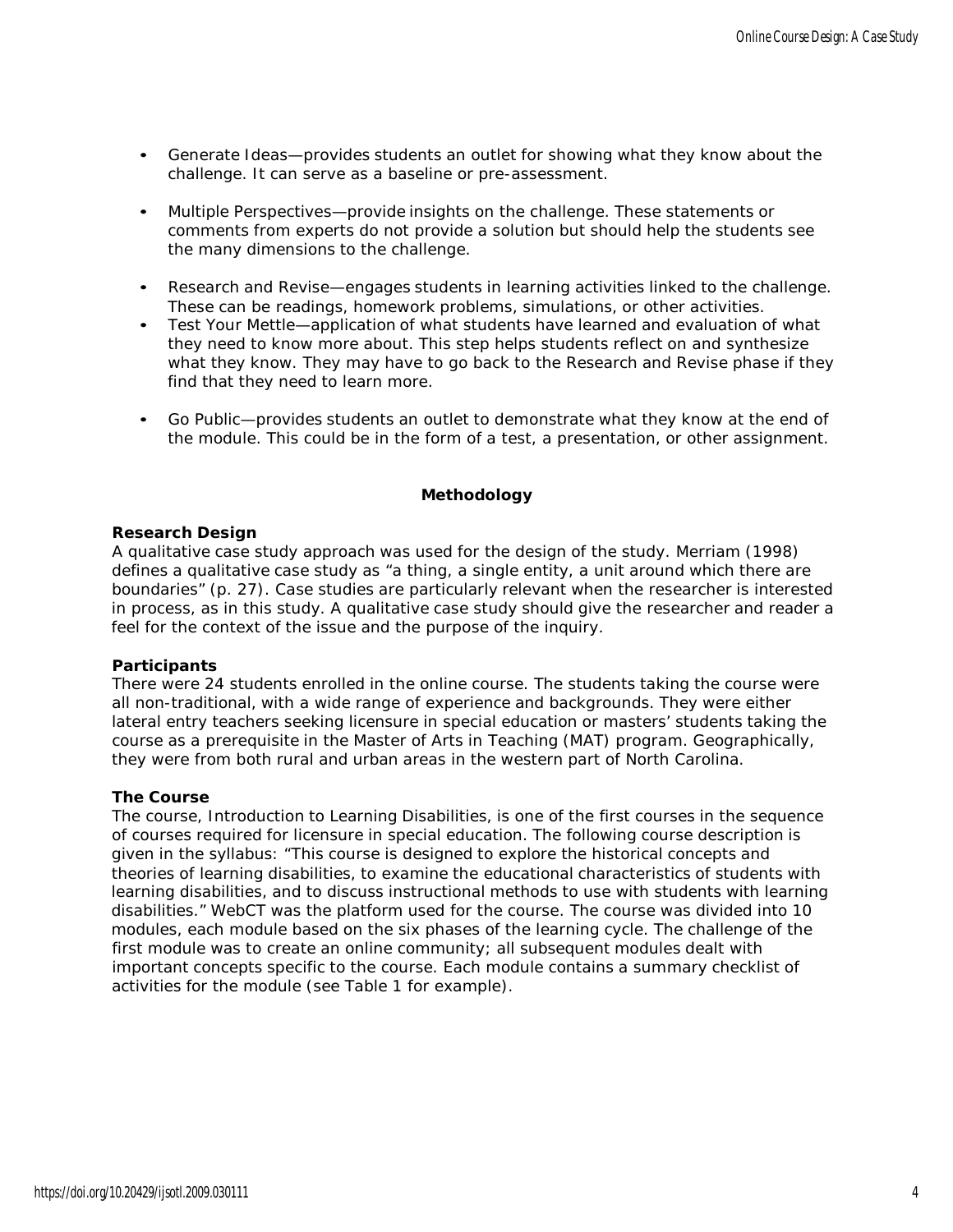| Module 2                                                                                                            | <b>Assignment Details</b>                                                                                                                                                                                                                                                              | <b>Completed?</b> |
|---------------------------------------------------------------------------------------------------------------------|----------------------------------------------------------------------------------------------------------------------------------------------------------------------------------------------------------------------------------------------------------------------------------------|-------------------|
| Challenge: Propose a new<br>definition for learning<br>disabilities<br>Generating Ideas: Begin an<br>online journal | After you have completed the readings, interview,<br>and discussions for this module, write a draft<br>proposal for a new definition of learning disabilities.<br>In your private online journal, write a paragraph or<br>two on your initial thoughts about learning<br>disabilities. |                   |
| <b>Multiple Perspectives:</b><br>Interview a parent, teacher, or<br>individual with LD                              | Interview a parent, teacher, or individual with<br>learning disabilities and participate in writing a<br>team summary report of the interviews. Post the<br>report on the Discussion Board and comment on<br>the team summary report of one other group.                               |                   |
| <b>Research and Revise: Read</b><br>documents on the definition<br>and assessment of learning<br>disabilities       | Read chapters 1 and 3 in the textbook, the section<br>on learning disabilities in the Procedures Manual, at<br>least one document from the LD Summit, and the<br>Sternberg and Grigorinko article.                                                                                     |                   |
| Test Your Mettle: Reflect on<br>your Readings                                                                       | Post a reflection on your readings and post<br>comments to at least two reflections by<br>classmates.                                                                                                                                                                                  |                   |
| Go Public: Post your draft<br>proposal                                                                              | Post the draft of your course challenge activity--a<br>proposal for a new definition of learning disabilities.<br>Post constructive feedback to at least two draft<br>proposals of classmates.                                                                                         |                   |

**Table 1**: Module Checklist

Although other tools of WebCT were used, the discussion board served as the main tool. Private journals were set up on the discussion board so that students could record their initial thoughts on the challenge (*Generate Ideas*). The only person to have access to the journals was the instructor who gave feedback to the students on their entries. All other assignments were open and viewable by all of the students in the course. *Test Your Mettle*  provided an opportunity for students to discourse with their peers in the class. In this phase, the students were required to post reflections on their readings on the module challenge and post responses to at least two reflections of their classmates. Requiring the students to post a minimum number of comments to their classmates' reflections encouraged dialogue. A rubric was given to provide guidance on writing reflections, with more detailed information given in a document called "Standards for Success" that students read at the beginning of the course.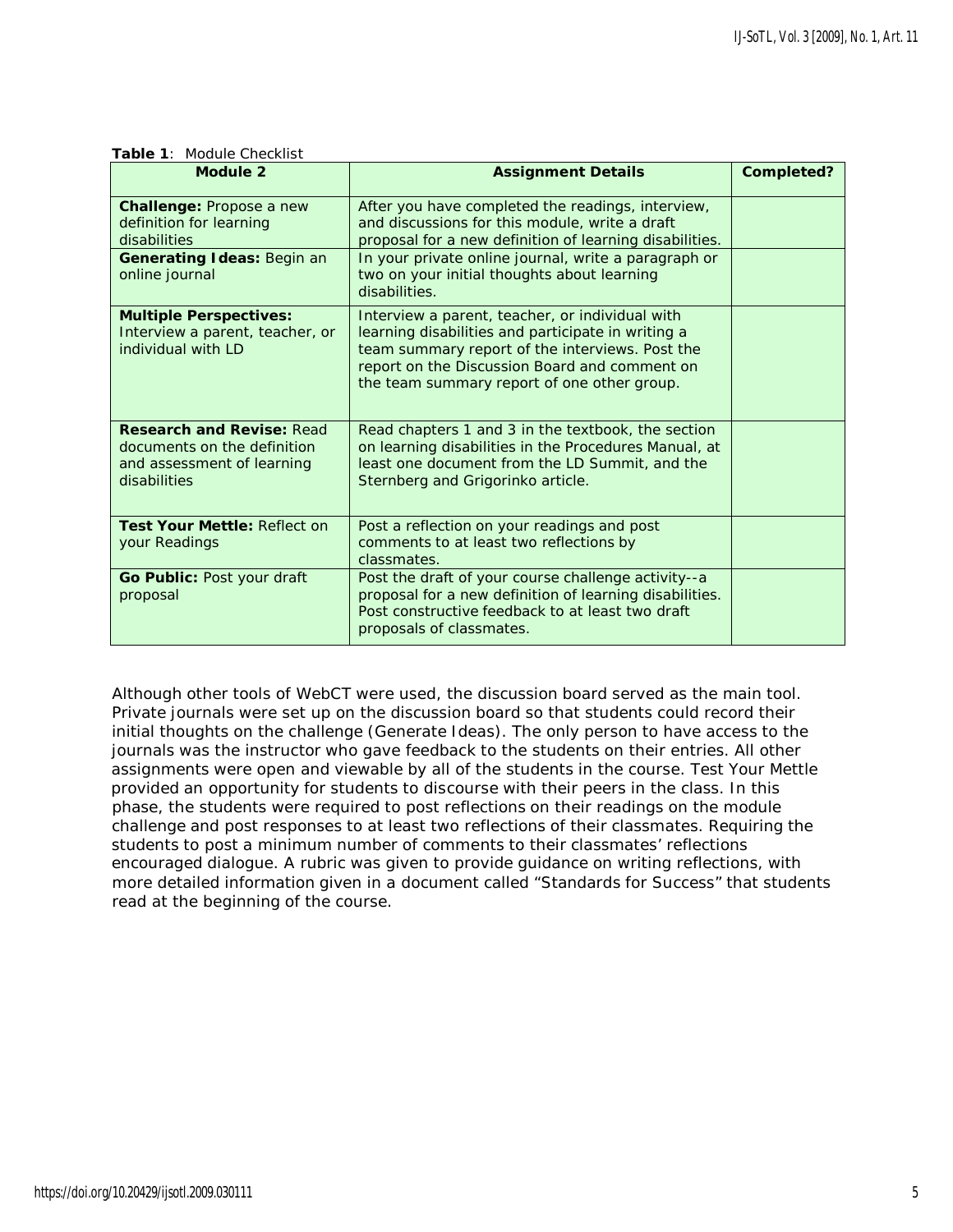|                                           | Table 2: Rubric for Reflections                                                                                                                                                                                                                                                                                                                                                                                                                                                                                                                                                                                                                   |  |  |
|-------------------------------------------|---------------------------------------------------------------------------------------------------------------------------------------------------------------------------------------------------------------------------------------------------------------------------------------------------------------------------------------------------------------------------------------------------------------------------------------------------------------------------------------------------------------------------------------------------------------------------------------------------------------------------------------------------|--|--|
| Exemplary<br>7-8 points                   | Content is superior in meeting the requirements of the task.<br>Evidence is demonstrated of deep thinking about ideas/topics presented in<br>$\bullet$<br>readings and/or videos.<br>Responses take into account the knowledge and experience of the readers.<br>$\bullet$<br>Ideas are consistently clear.<br>$\bullet$<br>Points are fully elaborated.<br>$\bullet$<br>Details support ideas.<br>$\bullet$<br>Responses to classmates' reflections add something to the dialogue (for<br>$\bullet$                                                                                                                                              |  |  |
|                                           | example, ask questions or elaborate on the topic of discussion).<br>Responses are posted within the due date.<br>$\bullet$                                                                                                                                                                                                                                                                                                                                                                                                                                                                                                                        |  |  |
| Good<br>5-6 points                        | Content meets the requirements of the task.<br>$\bullet$<br>Evidence of thinking about ideas/topics presented in assignments.<br>$\bullet$<br>Writer uses words and concepts that are understandable to reader.<br>$\bullet$<br>Ideas are generally clear.<br>$\bullet$<br>Points are elaborated.<br>$\bullet$<br>Most details and/or questions support ideas.<br>$\bullet$<br>Generally, responses to classmates' reflections add something to the<br>$\bullet$<br>dialog.                                                                                                                                                                       |  |  |
| Adequate<br>3-4 points                    | Responses are posted within due date.<br>$\bullet$<br>Content is adequate in meeting the requirements of the task.<br>$\bullet$<br>Some evidence of thinking about ideas/topics presented in assignments.<br>$\bullet$<br>Most of the words and concepts presented are understandable to reader.<br>$\bullet$<br>Some ideas may not be clear.<br>$\bullet$<br>Some points are elaborated.<br>$\bullet$<br>Some, but not all, details and/or questions support ideas.<br>$\bullet$<br>Responses to classmates' reflections may not add anything to the dialog.<br>$\bullet$<br>Responses are posted within or shortly after due date.<br>$\bullet$ |  |  |
| <b>Needs</b><br>Improvement<br>1-2 points | Content does not meet requirements of the task.<br>$\bullet$<br>No evidence of thinking about ideas/topics presented in assignments.<br>$\bullet$<br>Words and concepts are used that may be unknown to the readers.<br>$\bullet$<br>Ideas are not clear.<br>$\bullet$<br>No points are elaborated.<br>$\bullet$<br>No details given to support ideas.<br>$\bullet$<br>Responses, if made, are minimal.<br>$\bullet$<br>Responses are not posted by due date.<br>$\bullet$                                                                                                                                                                        |  |  |

#### **Data Analysis**

The data were the archived student postings on the discussion board and course evaluations consisting of both survey and open-ended methods. Archived data were triangulated with student products as well as personal, telephone, and email interviews with students who were enrolled in the course. A holistic approach was used to get an overall feel for the content before moving on to a more detailed analysis (Dey, 1993). Discussion posts were read and reread by both researchers in an attempt to find categories or themes. Using colored markers, each researcher separately identified emerging themes. The next step was to use worksheets to record the participant's words in one column and the researcher's interpretation in another column. The researchers then compared themes and identified patterns.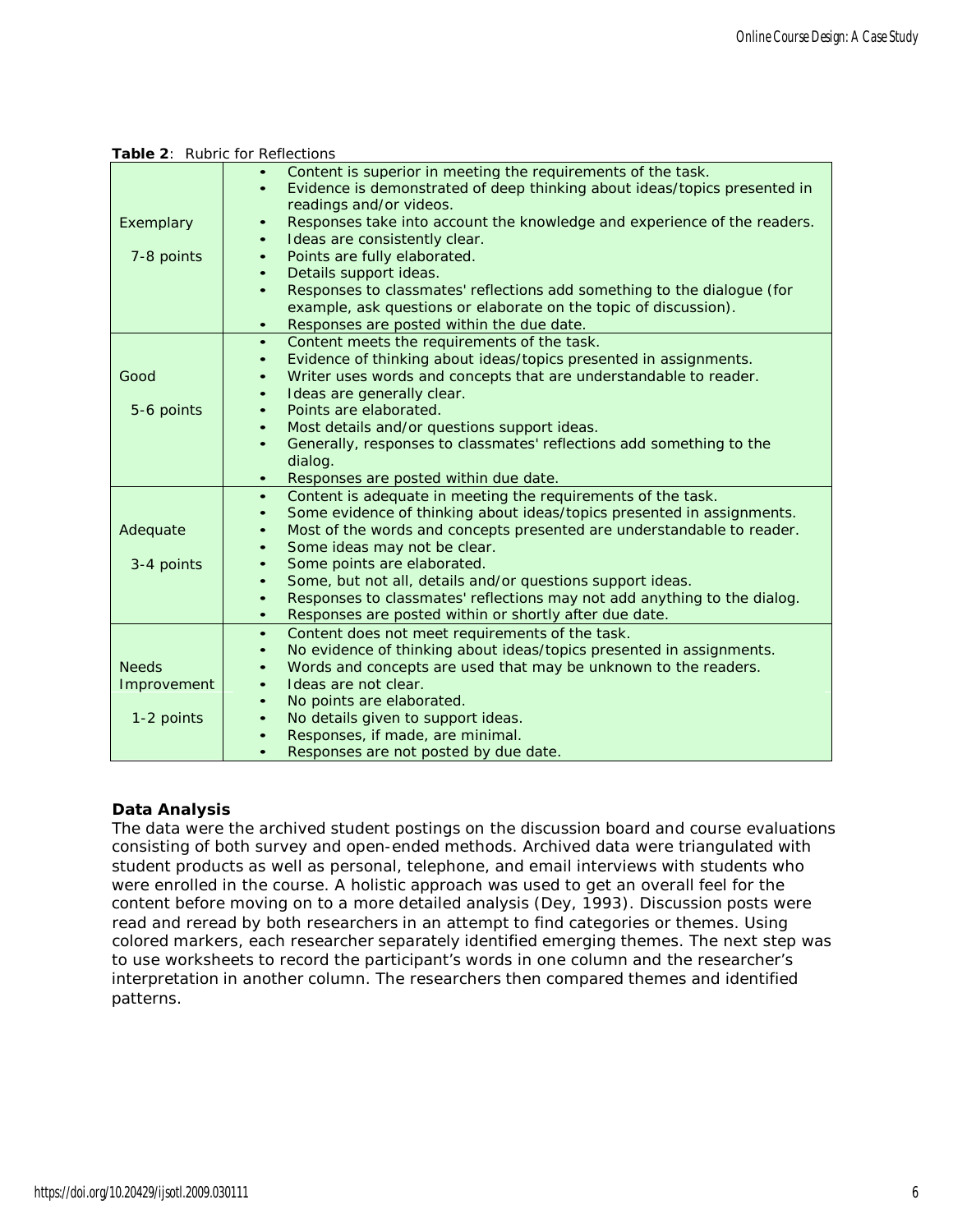#### **Results**

Analysis of the data resulted in themes that coincide with the elements of the HPL framework. The design of the course appeared to have a positive impact on student learning as far as complex problem solving and collaboration with peers. The results are presented below under the following themes: professional growth, peer learning, teaching presence, and collaboration.

#### **Professional Growth**

A prevalent theme was professional teacher growth as evidenced in course evaluations, interviews, and discussion posts. Students made mention of opportunities to apply what they were learning to classroom practice as well as an appreciation to engage in problem solving. The theme of professional growth relates both to the component of learnercentered environment and the component of knowledge-centered environment of the HPL framework. The MAT program was designed to meet the critical shortage in special education by helping paraprofessionals and mid-career professionals become licensed special education teachers. A majority of the students in the course were lateral entry teachers; that is, they were hired as special education teachers on a temporary basis while they worked on obtaining their permanent licenses. Some of the students were in their first year of teaching while others had more experience teaching students with special needs. One new teacher remarked, "Wish this assignment had been covered before I started teaching last fall." A more experienced teacher stated, "I have a greater understanding of how LDs affect students across the spectrum of their academic experience and their lives in general. This will surely impact how I view and work with LD students in the future."

The design called for a course challenge as well as a challenge in each module. All of the challenges that the students were presented with in the modules contributed to their addressing the course challenge, which was to come up with their own conception of the meaning of learning disabilities. The students wrote two drafts of their definitions and received feedback from both the instructor and their peers in the class. In the following quote, a student pointed out the value of the course challenge:

The greatest part of all was the class challenge. I did not realize how much I had learned until it was time to write my final definition of LD. This was when I truly realized that I had developed enough background to create something of my own thoughts and wouldn't be copying somebody else's article!

As stated previously, the *Multiple Perspectives* phase of the learning cycle exposes students to the many dimensions of the challenge. This phase appeared to motivate the students to continue learning. As one student commented, "I really enjoyed the way you had us dip into the research in so many directions, just getting a taste of all the many facets of LD and Special Ed. Issues. It whetted my appetite to learn more more more…" Another student remarked, "I found this online course to be stimulating and challenging intellectually and also personally. Every module was interesting and prompted me to search further on the WWW for more information…." A third student stated, "The modules offered awesome readings, ones that I have printed and will keep for future use…"

#### **Peer Learning**

One of the most obvious themes that appeared over and over again was the learning that took place among peers. Evidence of peer learning was found in interviews, discussion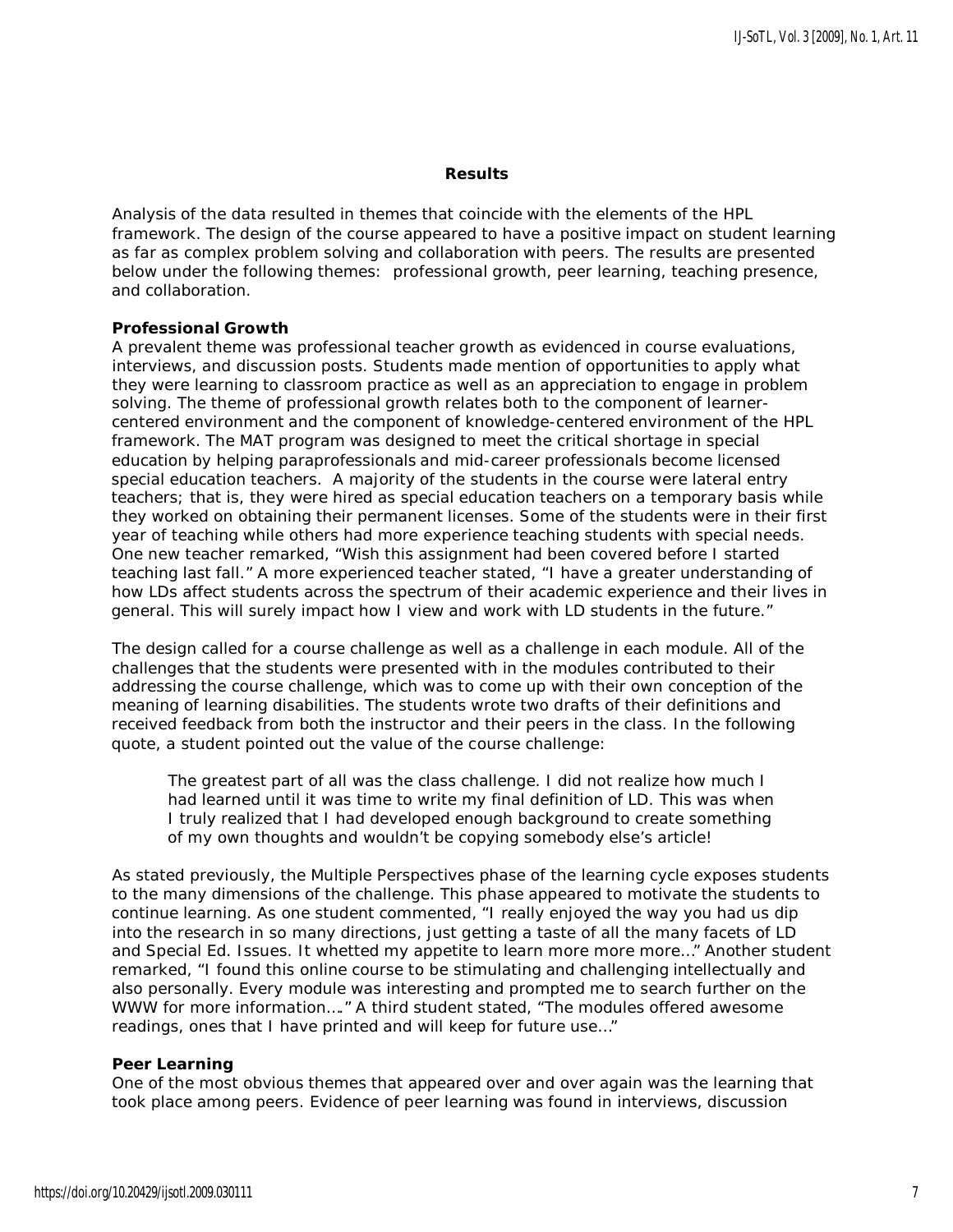posts, and student products. Peer learning correlates with the HPL components of learnercentered environment as well as community-centered environment. In the module on social and emotional issues of learning disabilities, one of the teachers described a program at her school called Peacekeepers that made a positive difference in her students year after year. The teacher's peers in the class were excited to learn about this program and wanted to learn more. There were several comments like the following: " I am still very interested in the Peacekeepers philosophy…you are going to have to sit down and write this stuff up so you can share it with others!!"

All of the assignments were posted on the discussion board and students were encouraged to be creative in their presentations. This led to a wide variety of presentations, appealing to every learning style. Examples of responses to assignments included the following: "I loved the diagram and printed a copy for future reference. You were very creative to use this representation to contrast the differences and compare the similarities. Great for a visual learner, you have added a lot to the class."

"I showed your diagram to my whole family because I thought it was so neat! But you didn't put your name on the diagram. If it was mine I would have had my name in 44 point font…"

#### **Teaching Presence**

The theme of teaching presence came out in course evaluations and interviews with students. Teaching presence can be correlated with the HPL component of assessment, especially formative assessment. There is research to show that teaching presence is highly connected to student satisfaction (Palloff & Pratt, 2003). A student commented, "Her remarks are outstanding for all assignments. She finds points to tell us good and bad about assignments…." Timely feedback is important to students' perceptions. One student replied,

"It says a lot when the instructor gives you almost immediate feedback. Many of us were first timers at this and if this course is used as a comparison or a model to the rest I would say you would have many informed and satisfied students." Another student said, "I really appreciated how organized you are and your prompt replies to all my ponderings and questions."

#### **Collaboration**

The value of collaboration to student learning permeates all data sources. Collaboration correlates with the HPL component of community-centered environment. At the beginning of the course and after the students posted their personal profiles on WebCT, students were assigned to support groups of three to four members. The collaborative teams worked on one long-term assignment, an annotated bibliography of online resources for teachers, parents, and/or students with learning disabilities. Each group brainstormed topics for the project that they could design in six weeks that would be of interest to their classmates. In addition to the long-term project, the teams worked on case studies within the modules. The fact that they worked on several group projects enabled the students to share leadership roles and learn group dynamics. However, the group process worked better with some groups than others. One student, even though he/she was in a well functioning group, remarked that self-selection of group members may be preferable:

The group I was assigned was great to work with. They were very responsible, ready to get the work done, understanding of other responsibilities, and insightful, dedicated students! However, knowing a few folks in the class roster, several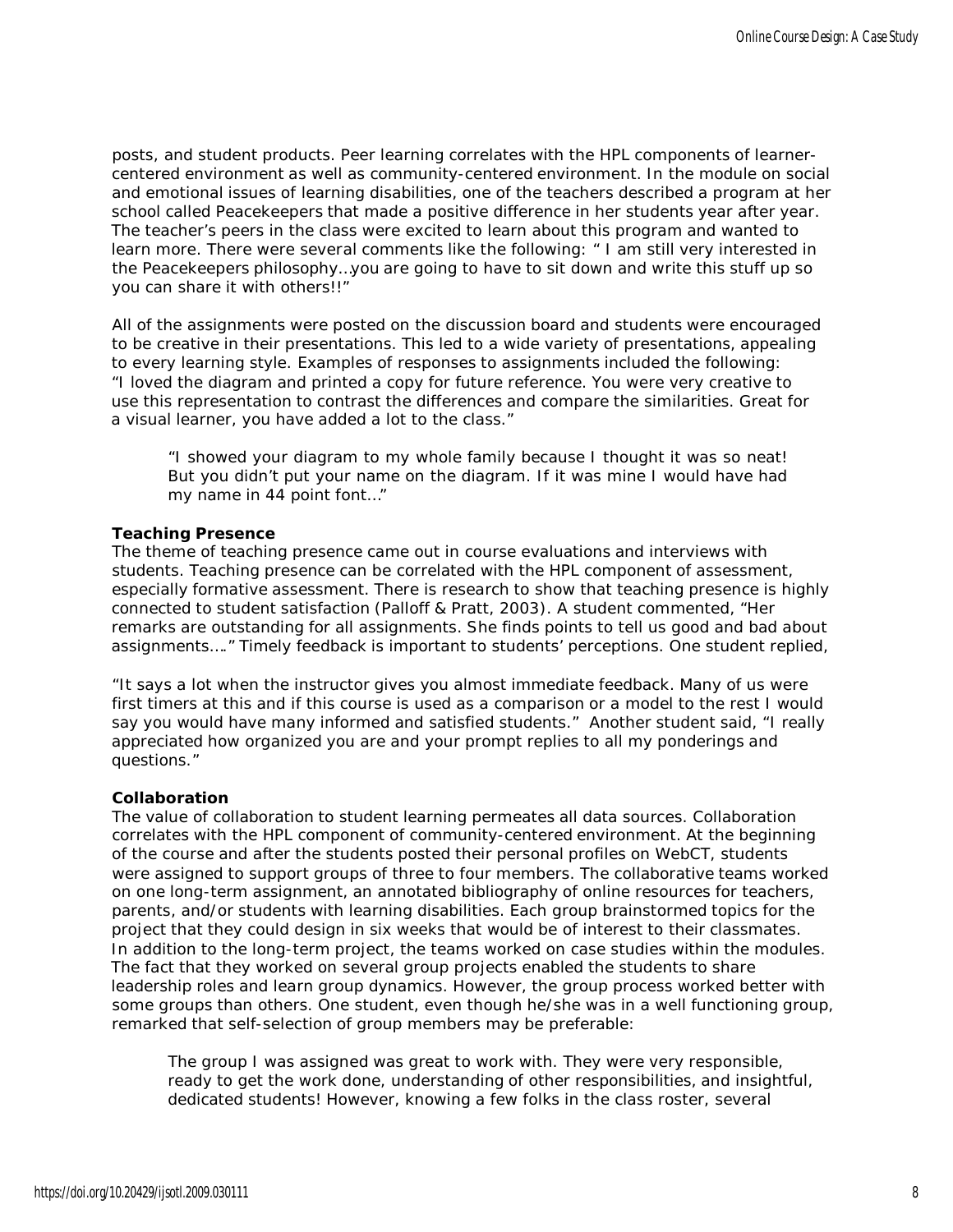related dissatisfaction with their group members in terms of responsiveness, waiting to the last minute, etc. (always a biggie with group work). I would prefer to be able to CHOOSE my group members in the future.

On the other hand, another student had the opposite response about group selection,

My chat group was great!! Everyone participated well and worked to make our presentations a group effort. That was very gratifying to me. Others have suggested that we should be able to set up our own chat groups. In response to that I would like to say that in the class in which we were responsible for setting up our own groups, I found that extremely frustrating and problematic. Not knowing many of the folks in that class made it hard to find people to work with. I also felt that cliques of people who worked together elsewhere were formed. I was much happier with the group you put together, but as I said earlier, I had a great group!!

The above quotations are representative of the mixed reactions to the group work. Although the group process was sometimes frustrating as well as rewarding, the students realized its value in building community online. Said one student, "I really enjoyed the groups we were placed in. At the first of the semester I was questioning it, however it allowed us to work together throughout the semester."

#### **Discussion**

Online courses are sometimes criticized for focusing on knowledge acquisition rather than solving complex real-world problems. In this study, course design helped learners engage in higher level learning as well as experience the professional role of the teacher including collaboration, reflection, and problem solving. "A major goal for any professional program

is to help students begin to see themselves as developing professionals rather than simply as students whose primary goal is to get good grades. . ." (Darling-Hammond & Bransford, 2005, p. 76). The HPL framework provides a powerful structure for creating and assessing environments conducive to the work of prospective professionals.

#### **Implications**

This case study provides evidence that course design can promote high levels of learning consistent with a professional view of teaching as well as promote professional collaboration and reflection. The HPL framework which research has established as conducive to adult learning can be effortlessly applied to online course design in teacher education. Specific recommendations include engaging learners in authentic challenges and promoting collaboration.

In this study, authentic challenges required learners to integrate past experience and current knowledge with new knowledge and experience to reflect on and create meaningful connections with course content. These problems or challenges engage prospective and inservice teachers that simulate a professional role rather than a technical role. Authentic challenges can easily be incorporated in teacher education courses. In addition to the course challenge of defining learning disabilities, module challenges involved case studies in which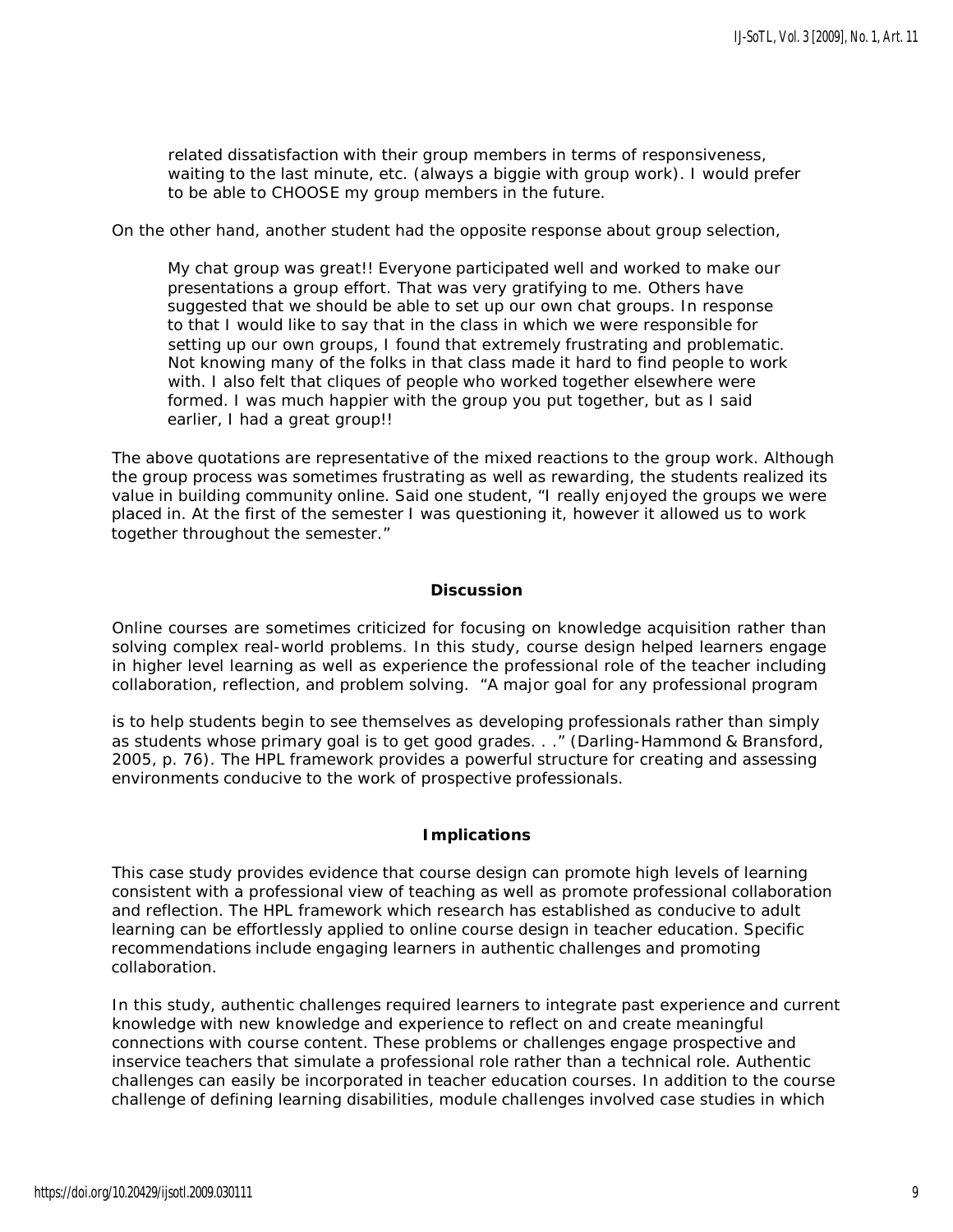students developed strategies on working with a child with Attention Deficit Hyperactivity Disorder (ADHD) and making recommendations for placement and parent involvement based on a multidisciplinary evaluation. In both of these case studies, students worked in their collaborative groups in chat rooms and private discussion areas to problem solve.

In addition to the challenge, the step of *Generating Ideas* causes learners to consider current knowledge and past experiences. *Research and Revise* leads learners to a constructive learning process of integrating knowledge and creating meaning. In this study collaboration resulted in the sharing of new ideas, considerations of varying perspectives, affirmation and/or constructive feedback for the learner. Structuring opportunities for collaboration, reflection, and support from fellow learners as well as the instructor relieves isolation of the learner, enhances the social aspects of learning. *Multiple Perspectives*, *Test Your Mettle*, and *Go Public* are steps in the HPL framework that structure and promote this type of collaboration between students and between the student and the instructor.

#### **References**

Bourne, J. & Moore, J. (Eds.). (2002). *Elements of quality online education: Practice and direction.* Needham, MS: The Sloan Consortium.

Bransford, J., Brown, A., & Cocking. (Eds.). (1999). *How people learn: Brain, mind, experience, and school.* Washington, D.C.: National Academy Press.

Bransford, J., Brown, A., & Cocking. (Eds.). (1999). *How people learn: Brain, mind, experience, and school.* Retrieved December 19, 2005, from <http://www.nap.edu/html/howpeople1/>

Brophy, S. (2000). *Guidelines for modular design.* Retrieved December 19, 2005, from [http://www.vanth.org/white\\_papers.html](http://www.vanth.org/white_papers.html)

Brown, K. L. (2003). From teacher-centered to learner-centered curriculum: Improving learning in diverse classrooms. *Education,* 124(1), 49-54.

Clark, R. W., Hong, L. K., & Schoeppach, M. R. (1996). Teacher empowerment and sitebased management. In *Handbook of research on teacher education*. Sikula, J., Buttery, T. J., & Guyton, E. (Eds.). (pp. 595-616). New York: Macmillan.

Cochran-Smith, M. and Fries, M. K. (2001). Sticks, stones and ideology: The discourse of reform in teacher education. *Educational Researcher,* 30(8), 3-15.

Darling-Hammond, L. & Bransford, J. (Eds.). (2005). *Preparing teachers for a changing world:What teachers should learn and be able to do*. San Francisco: Jossey-Bass.

Dey, I. (1993). *Qualitative data analysis: A user-friendly guide for social scientists.* London and New York: Routledge.

Liston, D., Whitcomb, J., & Borko, H. (2007). NCLB and scientifically-based research. *Journal of Teacher Education*, 58(2), 99-107.